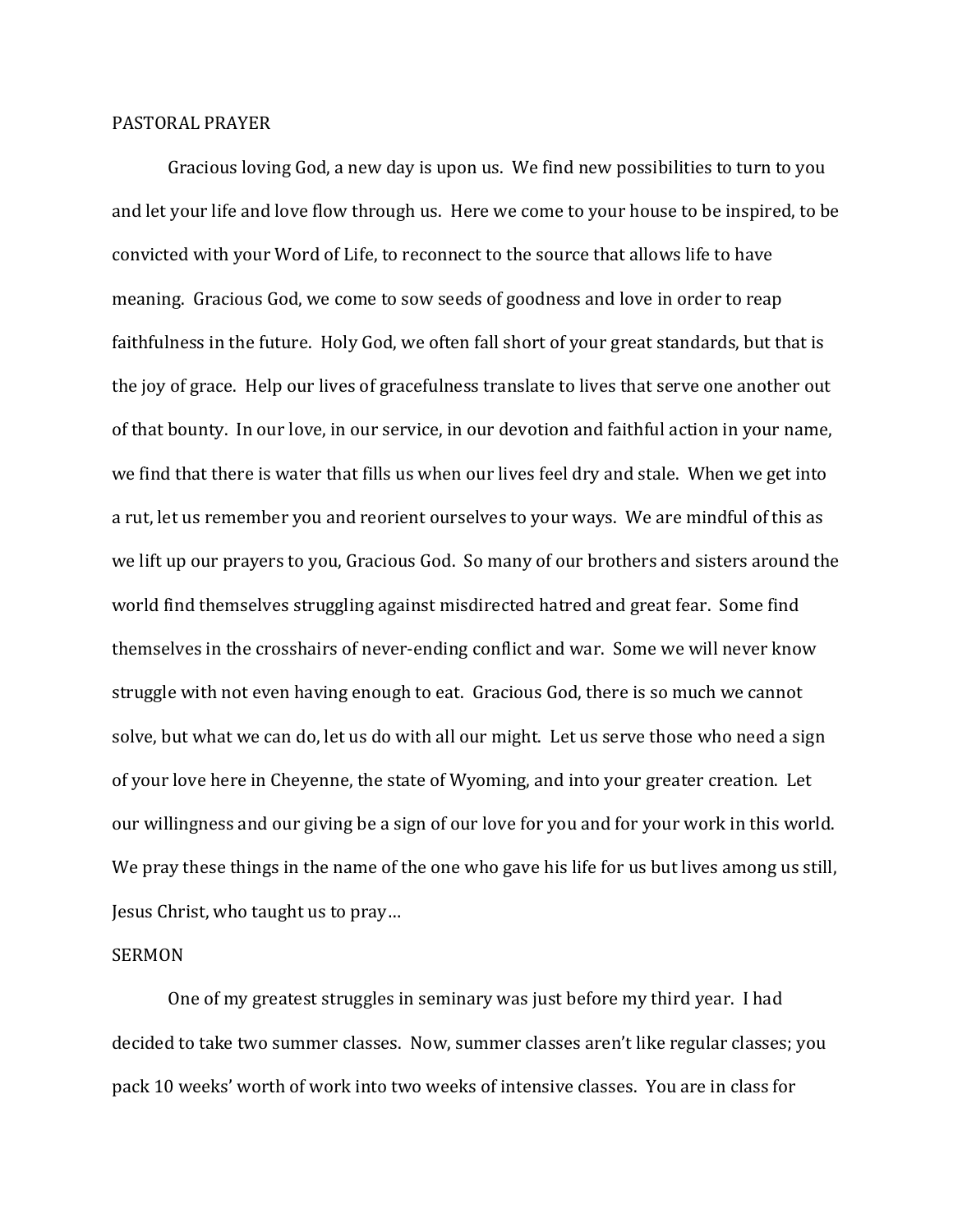about three hours a day and then go home to do at least that amount of reading per night. "Intensive" definitely is the right word; you have to immerse yourselves in the subject. So, I chose two classes that I was greatly interested in. Each one, by themselves, would be enough to handle, but having them back-to-back was a bit of a problem. Those two classes were Religious Violence and Death and Dying. Don't get me wrong; I am grateful that I took these classes; they were two of the most interesting and most indispensible to my ministry formation. But, by the last part of Death and Dying, I was irritable, I was moody, I was not clinically depressed but had a very low attitude. I was immersed in just the negativity of each of these subjects that it took their toll on my well-being. After all, each day was filled with death, violence, and struggle to which there are no good and easy answers. So, when those classes were over, I unplugged. I took a vacation back to Nebraska. I was so surrounded by all these things that took me to the negative side of the world that I had to reorient toward the part of life that gives me energy. I had to reorient myself toward God's calling through support, action, and perspective, as I lost sight of the calling in the midst of darkness. This was an extreme example, but it is something we all must do consistently.

Let's face it, sometimes life isn't so grand. Sometimes you have health problems; sometimes the world around you seems like it's against you. Sometimes your friends are there; sometimes they feel far off and unsupportive. Sometimes we frankly just go to a selfish place. Sometimes we make the little things seem really big. Anyway it is, sometimes life just feels dry. We automatically want to appeal to God to fix it. Turning to God is the right thing to do, but faithfulness is more than just an appeal. Living in God's ways is more than a prayer; it's a way of life. God doesn't make us feel good; God empowers us towards life with meaning and purpose. When life seems dry, the message of Psalm 85 is a good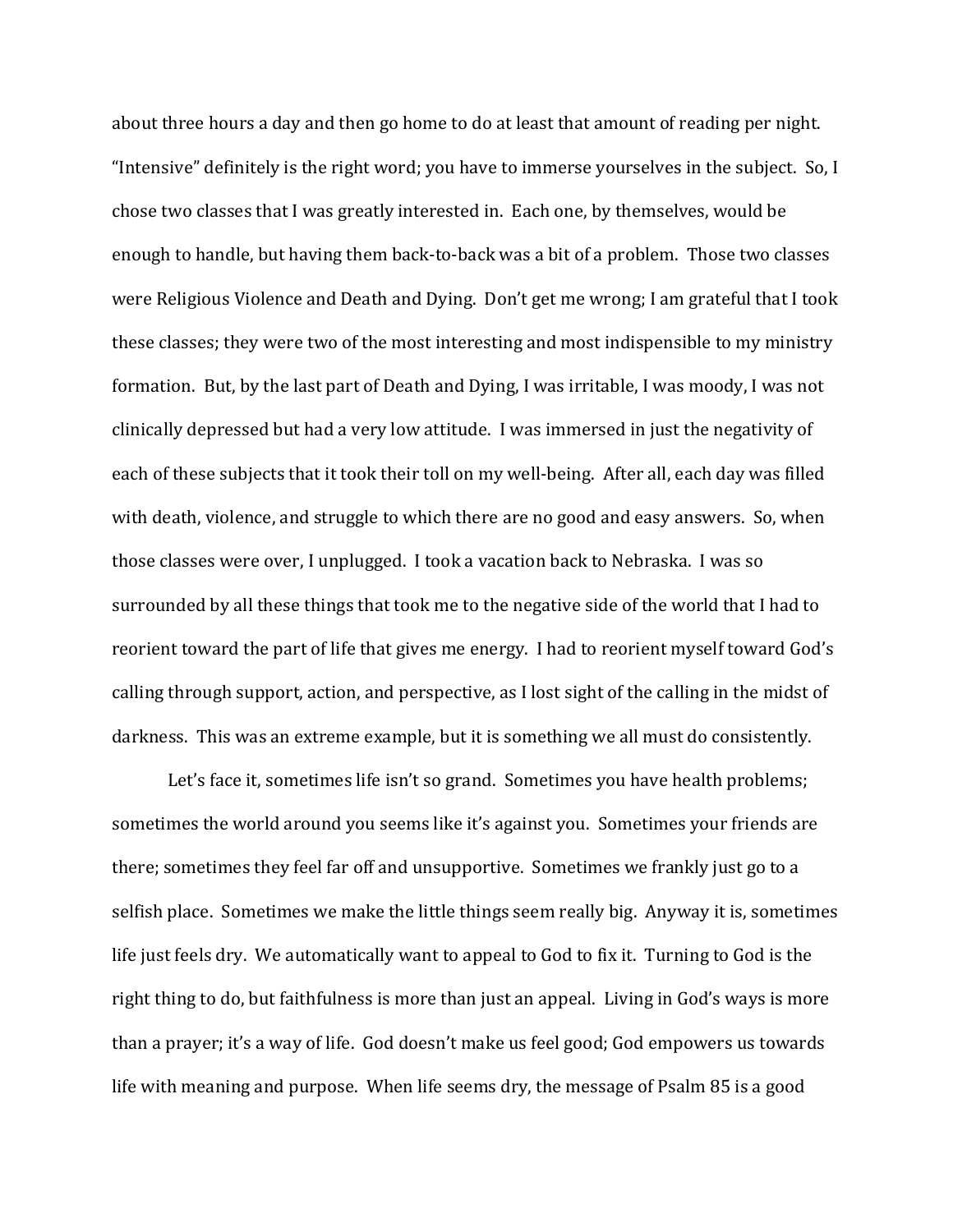place to start. This spoke to a community that had many, many more issues than anything we face today, but the advice it gives draws us back to what's important, the best way to connect with our Creator. Let's look at this Psalm, understand how it is written, what it asks of us, and how it can be a remedy when life seems dry.

 Psalm 85 is not a glowing, happy psalm. It gets down in the dirt and talks about the rough stuff. This is a lamentation, a means of expressing anger, hurt, and frustration. At the same time, it is an appeal to God for support, for strength, for reviving. It falls in the tradition and form of the prophets' writings: speaking of judgment but, ultimately, hope when the people return to God. We don't necessarily speak of lamentations this day in age, but they are integral to a healthy life. When things are really tough, I mean really tough, it is unhealthy to keep everything in. We cause more harm to ourselves than good when we do. Lamentations are structured ways of expressing pain, which invites healing. In this particular lamentation, there are three main parts, according to the New Interpreter's Commentary, which one can easily see if you turn to the psalm. Verses 1-3 remember the great works God has done in the past to the people as a remembrance. God has been faithful. Verses 4-7 are the main section of the lament, calling for God's mercy in the midst of so much pain, although the psalm does not say what the trouble is. Things are just not going well. Pain and judgment endure. Verses 8 and 9 assures that God does save, and the final four verses are God's response to the people's cry. We complete the cycle, going from the past joyfulness, the difficulty of the moment, and the promise of a better future.

 But all this is rooted in one main theme in the Old Testament: covenant. Covenants are like contracts, but they are much more joyful than a dry contract. It's not something you enter into with regret or begrudgingly. While they are serious and binding, one does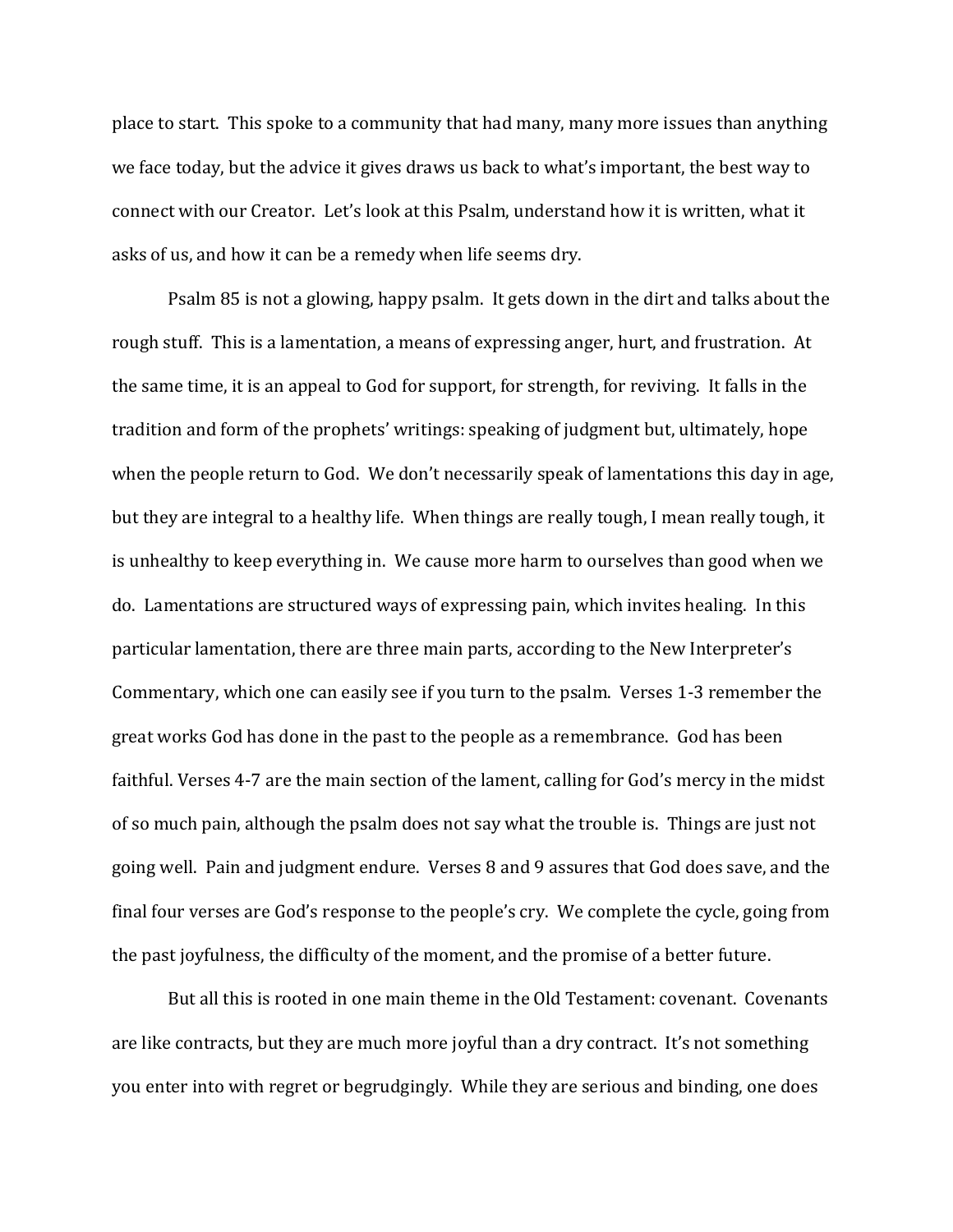not feel sadly bound by covenant but lives into its promise as something you want to do. God does not make contracts with humanity but makes covenants that promise God's support with the people's allegiance to God. Some are conditional, with humanity required to hold up their end of the deal or suffer the consequences. Other covenants are unconditional. God made covenants with Adam and Eve, with Abraham, with David, with Moses, and so many more. When the Old Testament speaks to God to turn away anger and judgment, it is because they have not lived up to their end of the covenant and wish to return to fidelity. That is how they saw the exile to Babylon. That is how they saw the Roman Occupation: a failure on their end to live up to God's covenant with them. But, as the podcast Sermon Brainwave mentions, God's judgment is not as powerful as God's fidelity to God's people and the covenant. What this Psalm calls for is a return to the ideals of covenant; the people must return to faithfulness to God. Perspective has been lost.

 It's similar but not exactly the same for us today. We observe the final covenant as our cornerstone as the church. We observe the last covenant God made through the person of Jesus Christ, and that covenant was unconditional. In other words, we do not need to keep a long list of laws intact in order to live up to the terms of the covenant. Christ's grace is free and open. Nevertheless, we recognize it is not a cheap grace, a grace that claims God's promises without responsibility. We must live differently in response to that grace, otherwise grace becomes meaningless to us and everyone around us. Ultimately the idea is the same: a faithful response to the covenant of God is joyful response in word and service, and this psalm outlines the idea. But what does that mean to us today? It is a way of life.

 As we said, there are four parts of the Psalm, but we can faithfully split them into two halves. The first half is the supplication to God, the call for help. The second part is the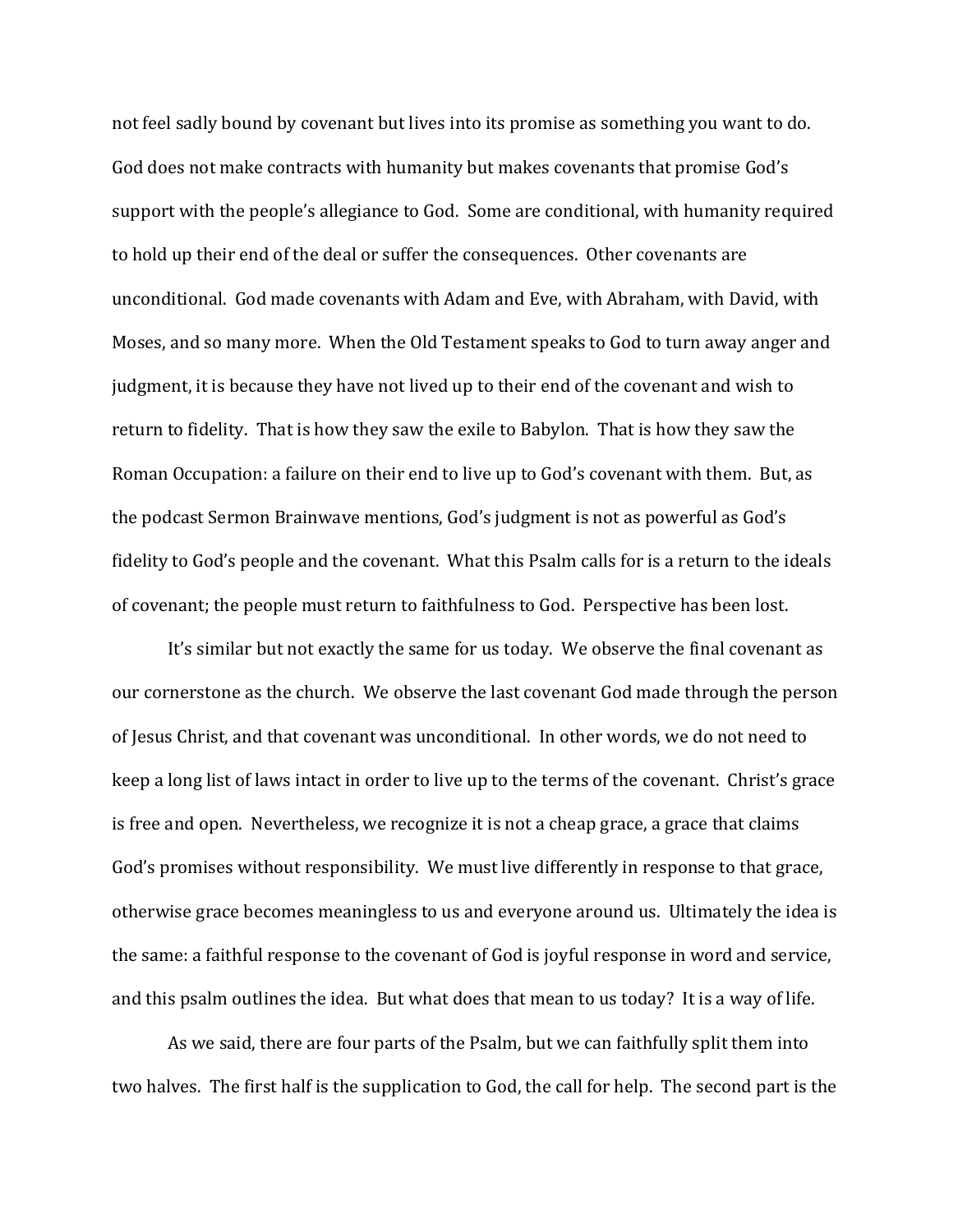response, which we shall look at more. "Let me hear what God the LORD will speak, for he will speak peace to his people, to his faithful, to those who turn to him in their hearts." First, in the Psalm and in life, we have to "hear what God the LORD will speak." When we do that, we can better accomplish the second part, to "turn to him in their hearts." Here, we have the image of "those who turn to him in their hearts." It sounds apparent, but it's a much deeper image than we might think. We have an automatic idea of our "heart" as the source of emotion but, more scientifically, how our blood gets pumped throughout our bodies. In scripture, "heart" as it is translated into English has a completely different idea attached to it. It is not the organ that pumps blood. It is more accurately described as something much more deep and not quite so clear. Other ways we could translate that is "spirit," "mind," or "soul," according to the New Interpreter's Commentary. If it were to have a place in the body, it would be more in the gut than in the chest. To the Ancient Hebrews, that's where the soul resided. It has more to do with your deep-seeded self. We might see a bit of that when we talk about "gut feelings." It's where the truth is. It's where we are our true selves, where we make our decisions and where we ultimately connect with our Creator. Turning to God "in our hearts" means an absolute commitment because it comes from our very essence. It is truly giving God our all, from the root of ourselves throughout our whole bodies and beyond.

 Are we willing to make that kind of a commitment? It's beyond profound; it's giving everything and more. But when we truly turn to God in our hearts, then the last stanza shows the results. "Steadfast love and faithfulness will meet; righteousness and peace will kiss each other. Faithfulness will spring up from the ground, and righteousness will look down from the sky." These, of course, are not literal; they are profoundly poetic. These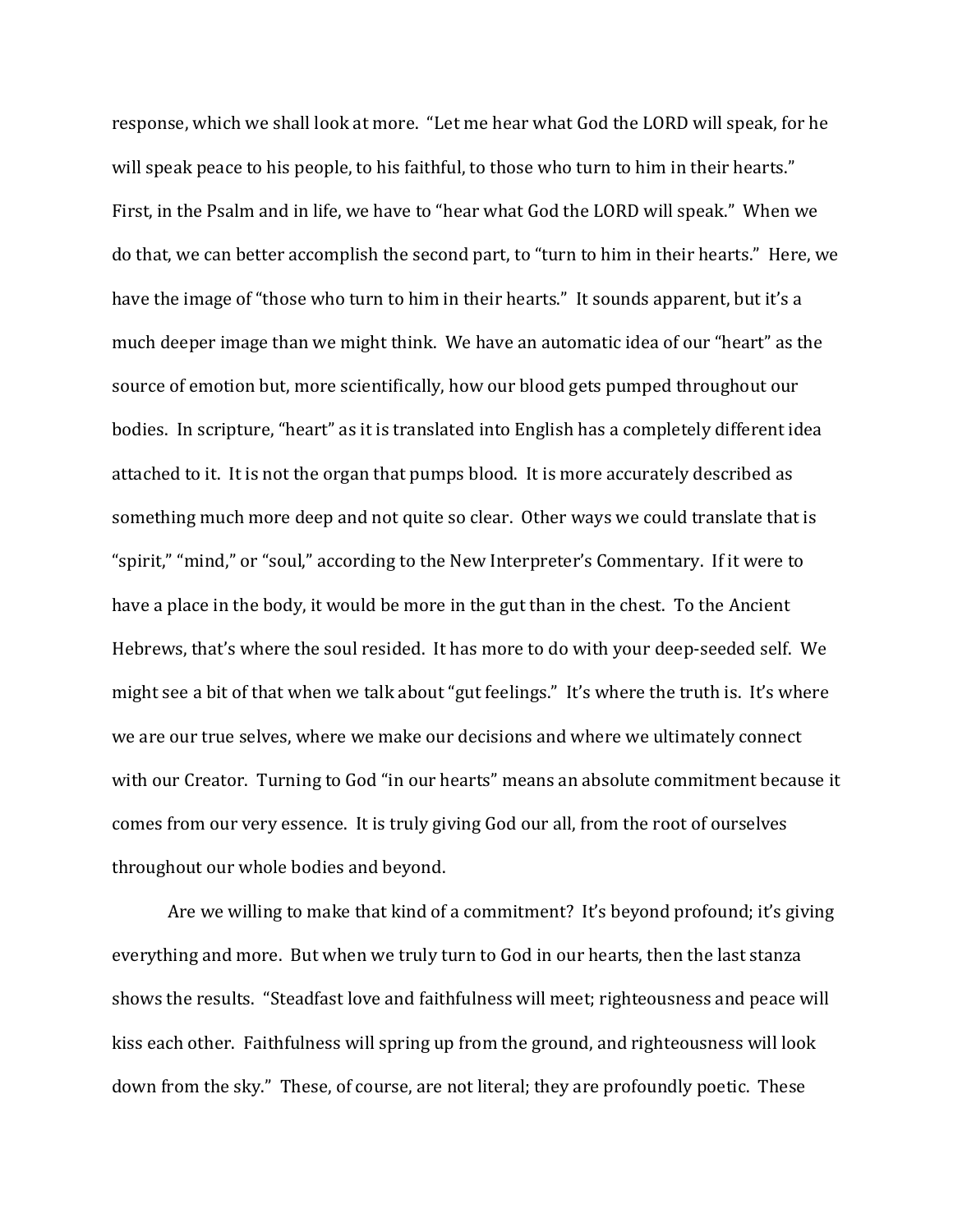things described, though, are not listed by accident. They are signs of the covenant and the fruitfulness that comes from fidelity to God's covenant. When we are fully in-tune with God in our hearts, in our very being, then great things happen. It is our work and God's work connecting, and the world benefits. As the timeless passage of 1 Corinthians 12 tells us, we are the Body of Christ. We are the hands and feet of Christ, the ones who do Christ's work in the world. When we are faithful to God, when we are connecting with God, when we turn to God in our hearts, then the signs are apparent. Love, righteousness, faithfulness, peace spring from our words and our actions. Our neighbors benefit; the world benefits because we are connected with God, not with any other agenda.

 There's a great saying that applies to everything in life, something that is being said here. You reap what you sow. You get out of life what you put into it. If we invest yourself in, as the Psalm says, "turning to (God) in your heart," then love will abound for God and God's people. If we invest in negativity, negativity will pervade our lives. Everything will seem like a problem because we make everything a problem. When God is the focus, everything falls into place. Life isn't always clean and happy, but meaning abounds. We begin to see everyone around us as God sees them: blessed, a little broken, and always worthwhile. When negativity is the focus, everything is out of whack. Everyone is annoying. Everything is inconvenient. Nothing ever goes right; every little thing is a problem. Investing in the right things is the first place to start. We reap what we sow, and when we so faithfulness in our hearts, faithfulness will abound throughout our lives. Sure, we can lose sight momentarily as I talked about, but we can always find our way back.

When life seems dry, it's probably because we have lost sight of what we are investing in. Perhaps it is because our view of the covenant of today has disappeared.